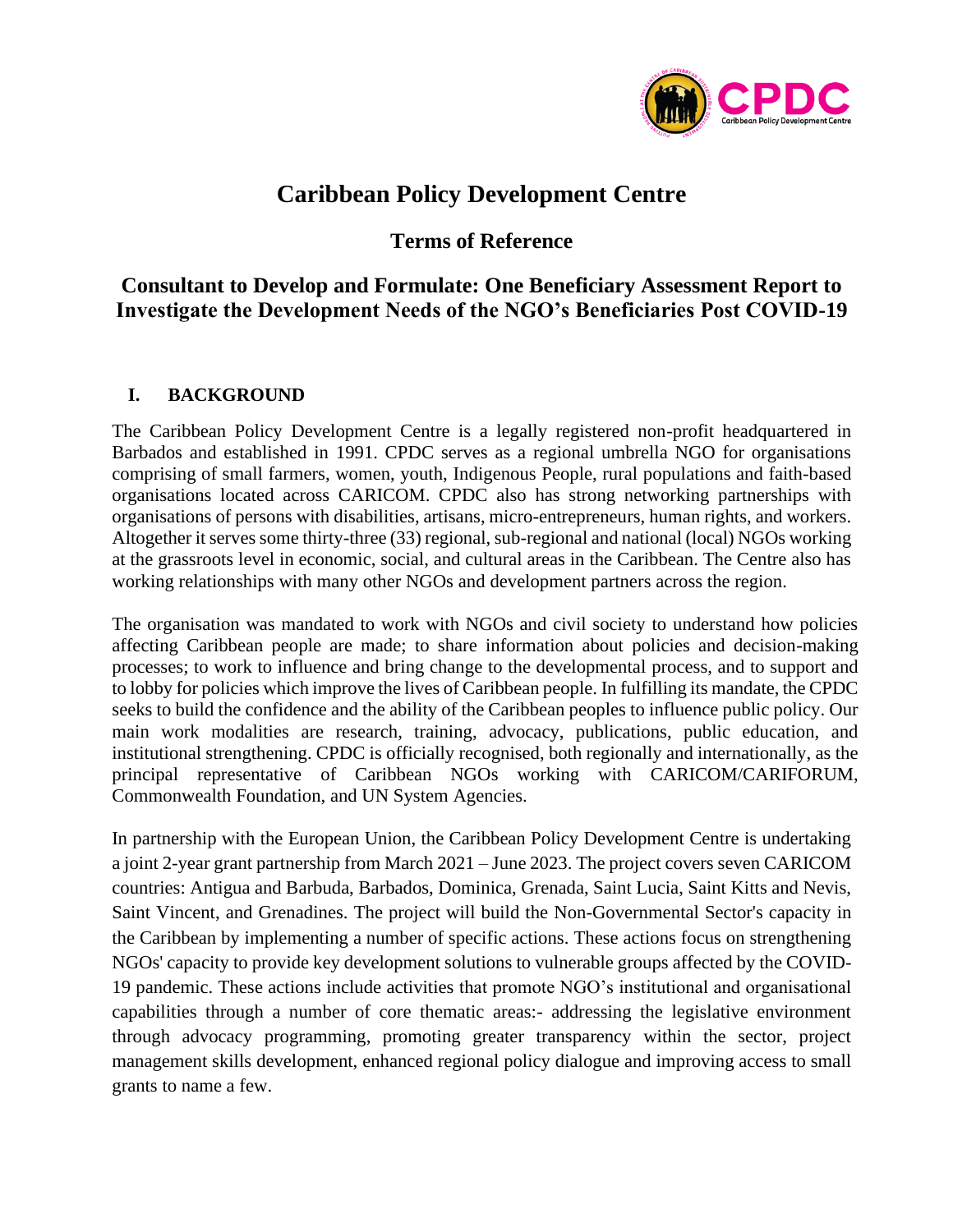

The project European Union/CPDC partnership comes against a background of "the multidimensional impact of the COVID-19 pandemic on marginalised social sectors, requiring development support, critical CSO interventions to achieve sustainable development. However, the meaningful participation of CARIFORUM civil society has been stymied by two main factors; the lack of capacity to effectively engage in the COVID-19 policy process and the lack of an institutionalised mechanism to facilitate dialogue between civil society and CARIFORUM governments. This action is therefore intended to implement activities to address these challenges.

## **II. PURPOSE AND OBJECTIVES**

The Consultant is expected to provide thematic technical assistance to the CPDC to strengthen the knowledge basis for developing a framework to assess the development needs of NGOs' beneficiaries post-COVID-19. The Consultant will serve as an external contractor functioning in the capacity of a researcher to ensure a coordinated approach to the development of the Beneficiary Assessment Report and COVID-19 response framework. The candidate should have significant relevant experience working with NGOs in the region and project administration experience with considerable knowledge of vulnerable groups.

Vulnerable groups can be defined as populations with some specific characteristics that make them a higher risk of falling into poverty than others living in the same area. These groups are often less able to participate effectively and, in some cases, have little negotiating power to articulate their positions. Traditionally, these groups have been the victims of violations and accordingly require distinctive protection for the equal and effective enjoyment of their human rights. These groups include the elderly, Indigenous Populations (IPs), Persons with Disabilities (PWDs), At-risk children and youth, Individuals and households affected with HIV/AIDS, Women, Lesbian, Gay, Bisexual, Transgender and Intersex (LGBTI) Groups, Sex workers, Victims of sexual exploitation and/or abuse, Homeless and those excluded because of economic standing, migratory background, ethnicity, cultural beliefs.

## **General Objectives**

To prepare a Beneficiary Assessment Report on NGOs' vulnerable groups in Barbados and the Eastern Caribbean to increase the knowledge base of key stakeholders and indigenous sources of information to inform national and regional strategies to respond to marginalised development needs groups.

## **Specific Objectives**

- To undertake a Beneficiary Assessment Report to gather data from NGO beneficiaries on the impact of COVID-19 on their lives.
	- a. Identify the main social and economic impacts that COVID-19 has had on beneficiaries of NGOs

Initials 1: \_\_\_\_\_\_\_ Initials 2: \_\_\_\_\_\_\_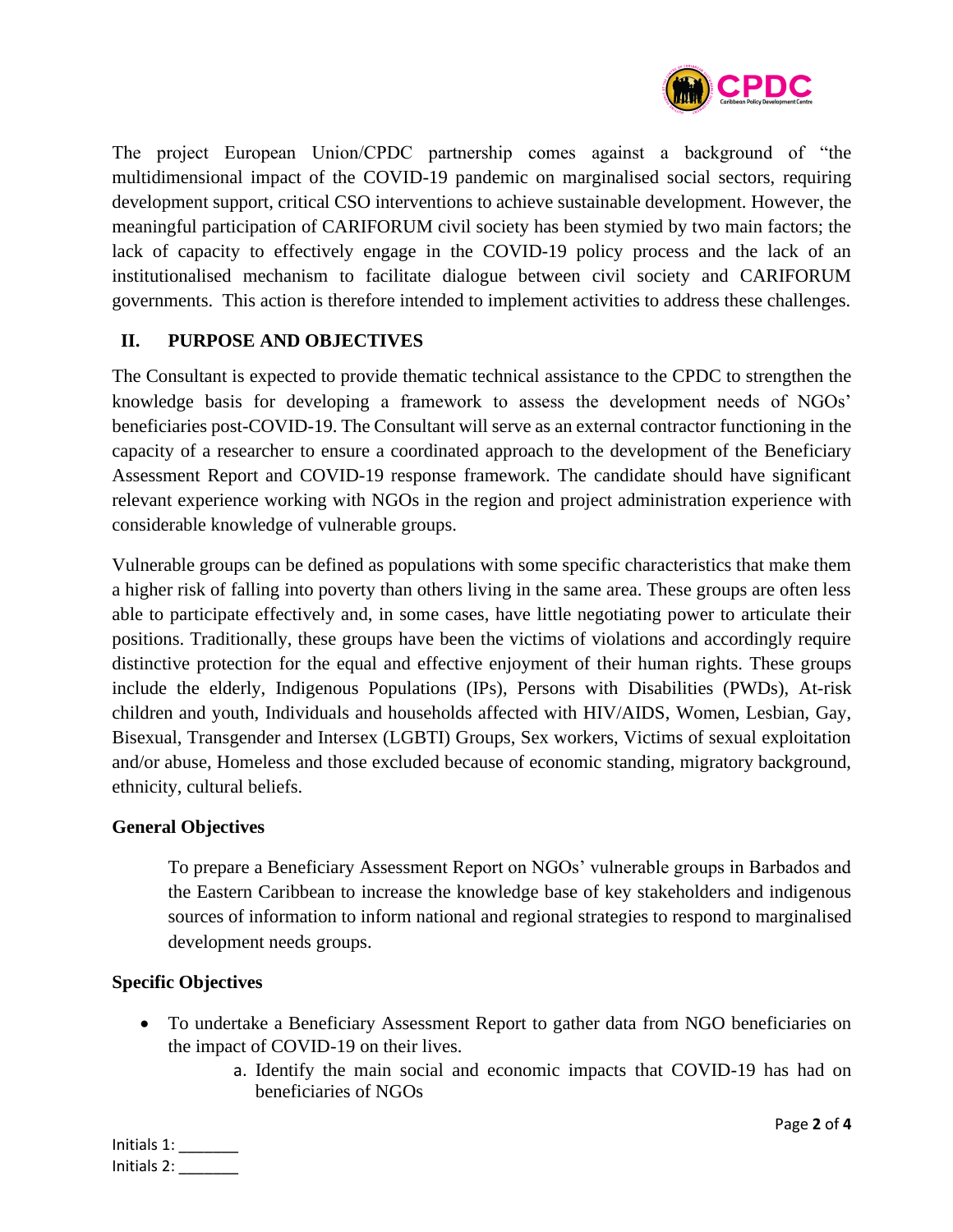

- b. Identify the primary social service needs of vulnerable groups as it relates to COVID-19,
- c. Identify the nature of development services needed by the vulnerable groups,
- d. Identify the key advocacy issues raised by the beneficiaries of NGOs in Barbados and the Eastern Caribbean.
- To develop a COVID-19 Beneficiary Impact Summary report based on the findings of the beneficiary assessment report

## **I. PROFILE/ CONSULTANCY REQUIREMENTS**

The Consultant/s is expected to have the following qualifications/specialised knowledge/experience required to complete the task:

## *Qualification and Experience*

- A relevant Bachelor Degree in Gender and Development, Economics, Social Development, Political Science, Development Studies or a related field with more than ten years of research experience on similar assignments or;
- A relevant Post-graduate university degree in Economics, Social Development, Political Science, Development Studies or a related field with at least five years of experience.

## *Other Experience and Knowledge Requirements*

- Minimum of five years progressively responsible professional work experience within the NGO sector or donor institutions and in project administration
- Proven experience undertaking participatory research processes
- Track record of working with vulnerable groups, preferably in the Caribbean
- Strong interpersonal skills and ability to perform tasks timely with a high level of accuracy
- Excellent written and spoken English Excellent knowledge in the use of computers and office software packages (MS Word, Excel, etc.).

## **II. DELIVERABLES**

The Consultant is expected to produce a research paper with a supporting briefing paper based on the below timelines:

- An inception report including the breakdown of the approach to the assignment within five days of contract signing,
- A draft assessment tool,
- A draft of the assessment report by June  $14<sup>th</sup> 2021$
- Final of the assessment report by June  $28<sup>st</sup> 2021$
- A draft Beneficiary Impact Summary Report by July 2nd 2021.
- Final Beneficiary Impact Summary Report by July 16<sup>th</sup> 2021.

| Initials 1: |  |
|-------------|--|
| Initials 2: |  |